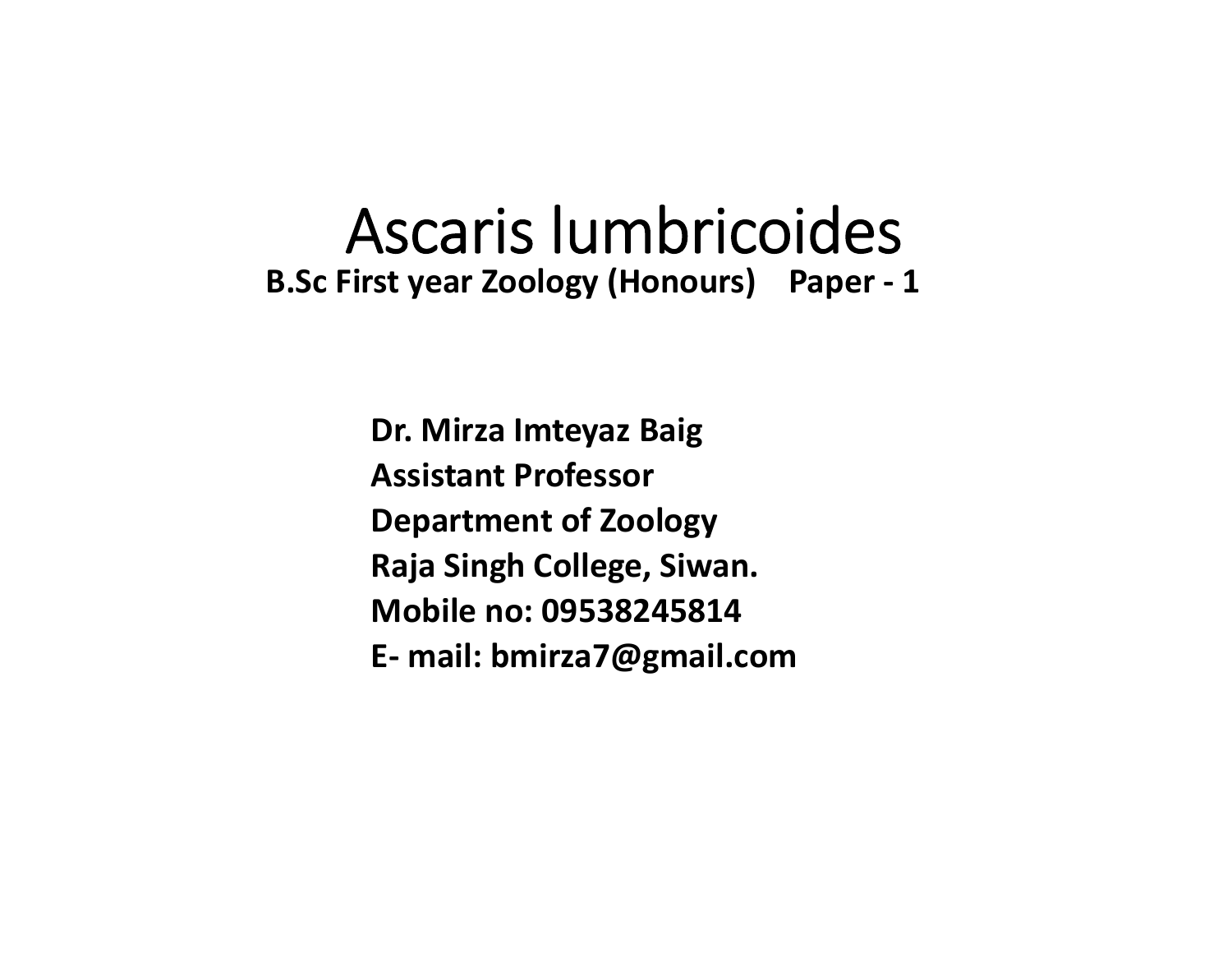- *A. lumbricoides* is common in many human populations around the world, particularly in tropical and subtropical countries with high rainfall, as well as in temperate regions with warm summers.
- Infections are particularly prevalent in countries where night soil (human faeces) is used to fertilize vegetable crops.
- It is estimated that almost one quarter of world population (1 billion people) may be infected.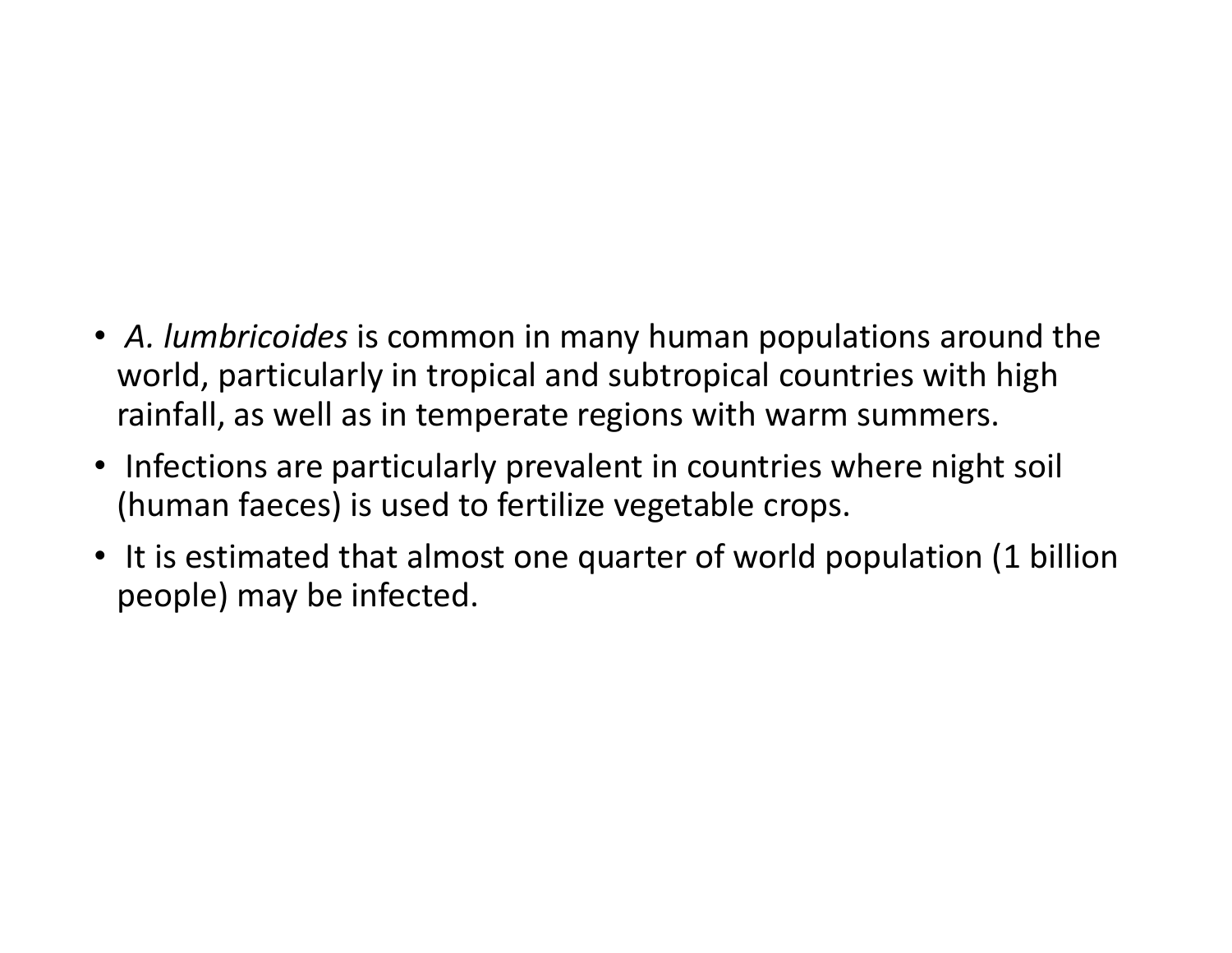- The ascaridoids are "round‐worms" of the small intestine of many animals, including humans. They are characterized by their large size, three prominent anterior lips and the absence of a bursa.
- Round‐worms have simple direct life‐cycles involving faecal‐oral transmission of infective eggs,
- Female worms measuring 20‐50cm long by 3‐6mm wide, while males are smaller, measuring 15‐30cm long by 2‐4mm wide with two simple spicules 2.0‐3.5mm long.
- Adults have a striated cuticle and three small, but conspicuous, lips around the apical mouth.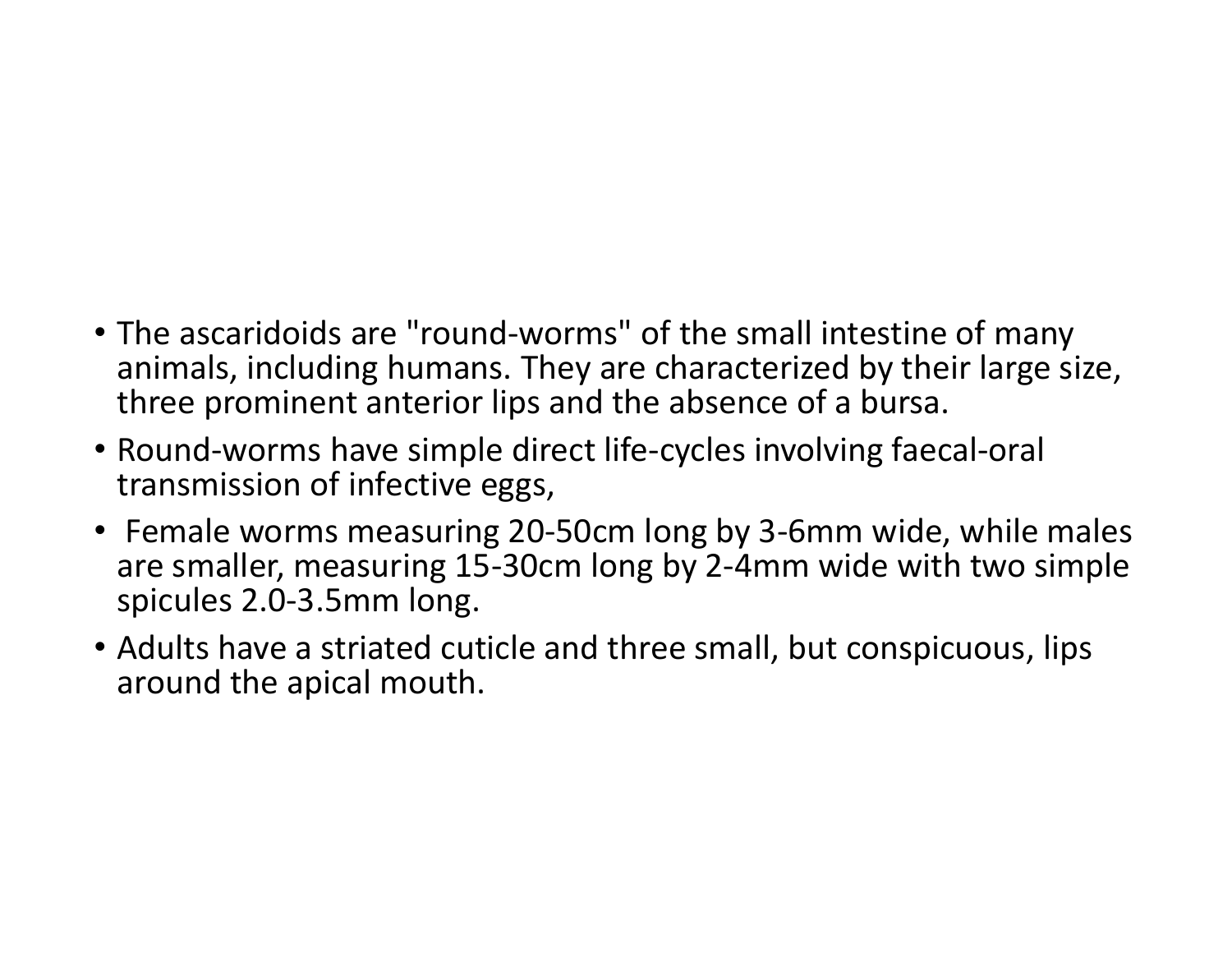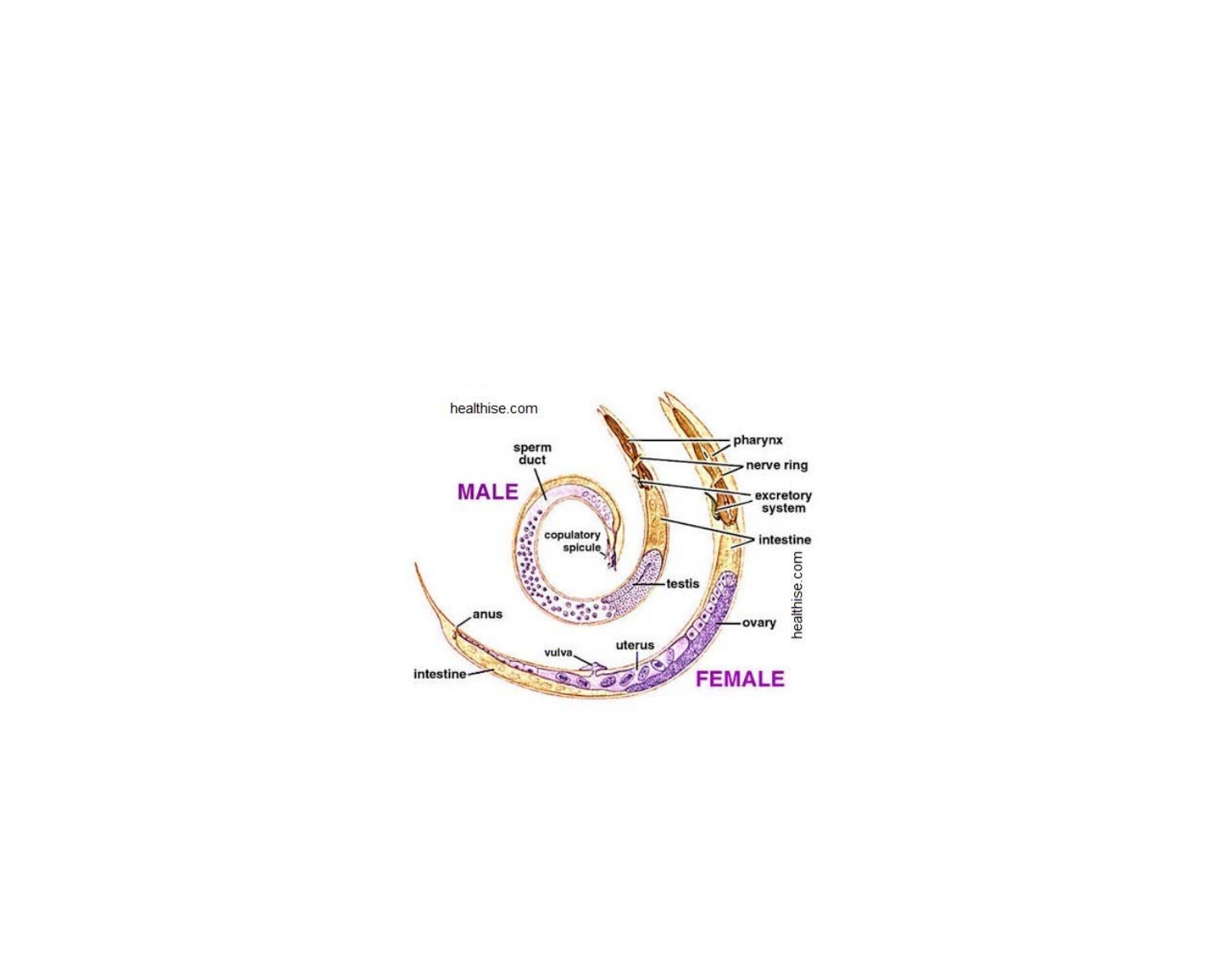Female worms produce numerous eggs which are excreted with host faces and must undergo embryonation before becoming infective.

- Fertilized eggs appear as round‐oval tan‐coloured stages (45‐75µm long by 35‐50µm wide) surrounded by a thick albuminous mamillate d (lumpy) outer coat.
- Before insemination or in early stages of oviposition, female worms may also excrete unfertilized eggs which are more elongate (85‐95 x 45µm). ).
- Fertilized eggs are excreted unembryonated, but then develop first‐ stage then second‐stage infective larvae.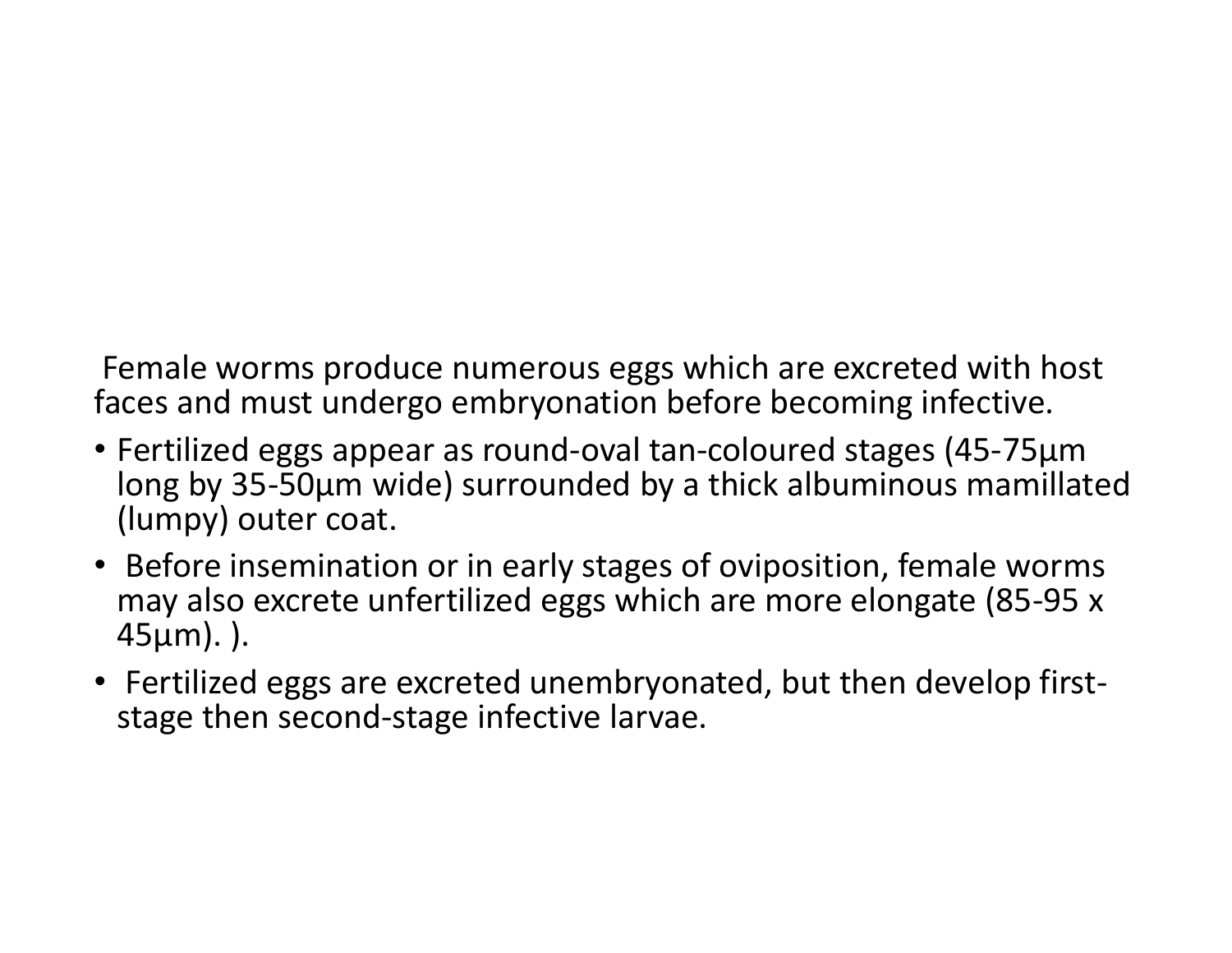- Eggs in soil/water may be transferred to the mouth by contaminated hands or ingested with foods (uncooked vegetables, washed salads and fruits) or soil (pica = dirt-eating, especially by young children).
- Once ingested, the eggs hatch releasing infective larvae which invade the gut and migrate via the blood/lymph to the lungs over 8-10 days.
- They break into the airspaces (alveoli) of the lungs and move up the bronchi and trachea to the pharynx where they are swallowed.
- They moult in the small intestines and mature to adult worms.
- Females begin egg production 60-65 days after infection and produce huge<br>numbers of eggs (up to 200,000 per day). The adult worms may live for 6<br>months to 2 years, so the entire parasite life-cycle can range from 2 month up to 5‐10 years.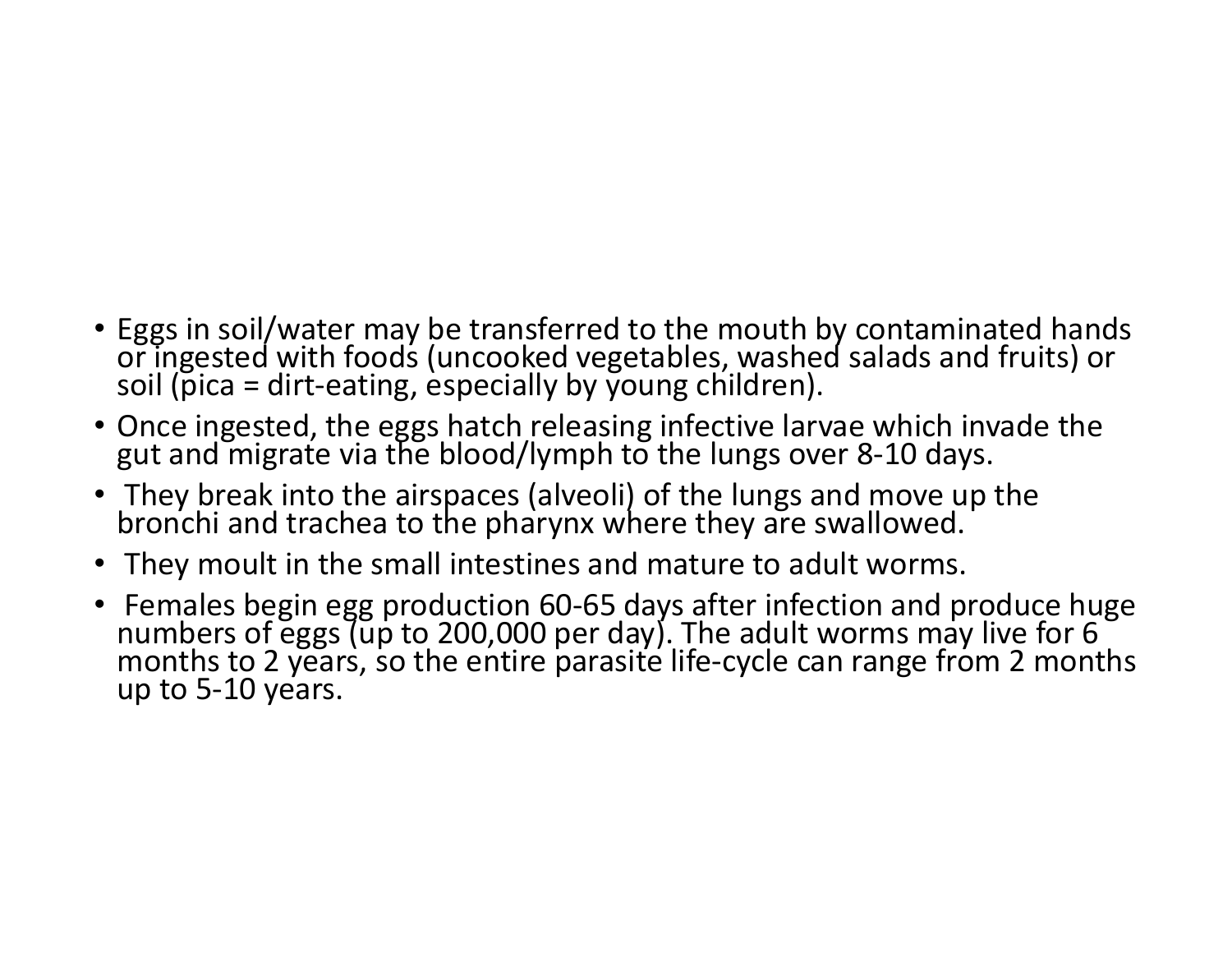- The parasite forms several different developmental stages: eggs, larvae [moult<br>from first-stage (L1) through to fourth-stage (L4)], and adults (male and female).
- When hatched in the host, these small larvae (1.2-1.8mm long) invade host tissues and undertake pulmonary migration.
- Large adult worms develop in the gut.
- Larvae hatch from ingested eggs and undergo pulmonary migration before developing into adult worms in the small intestines.
- Adult worms generally eat the food of their hosts, but heavy infections cause tangles of worms which can obstruct the gut.
- Clinical infections are typically found in young individuals, although older individuals may serve as sources of infection.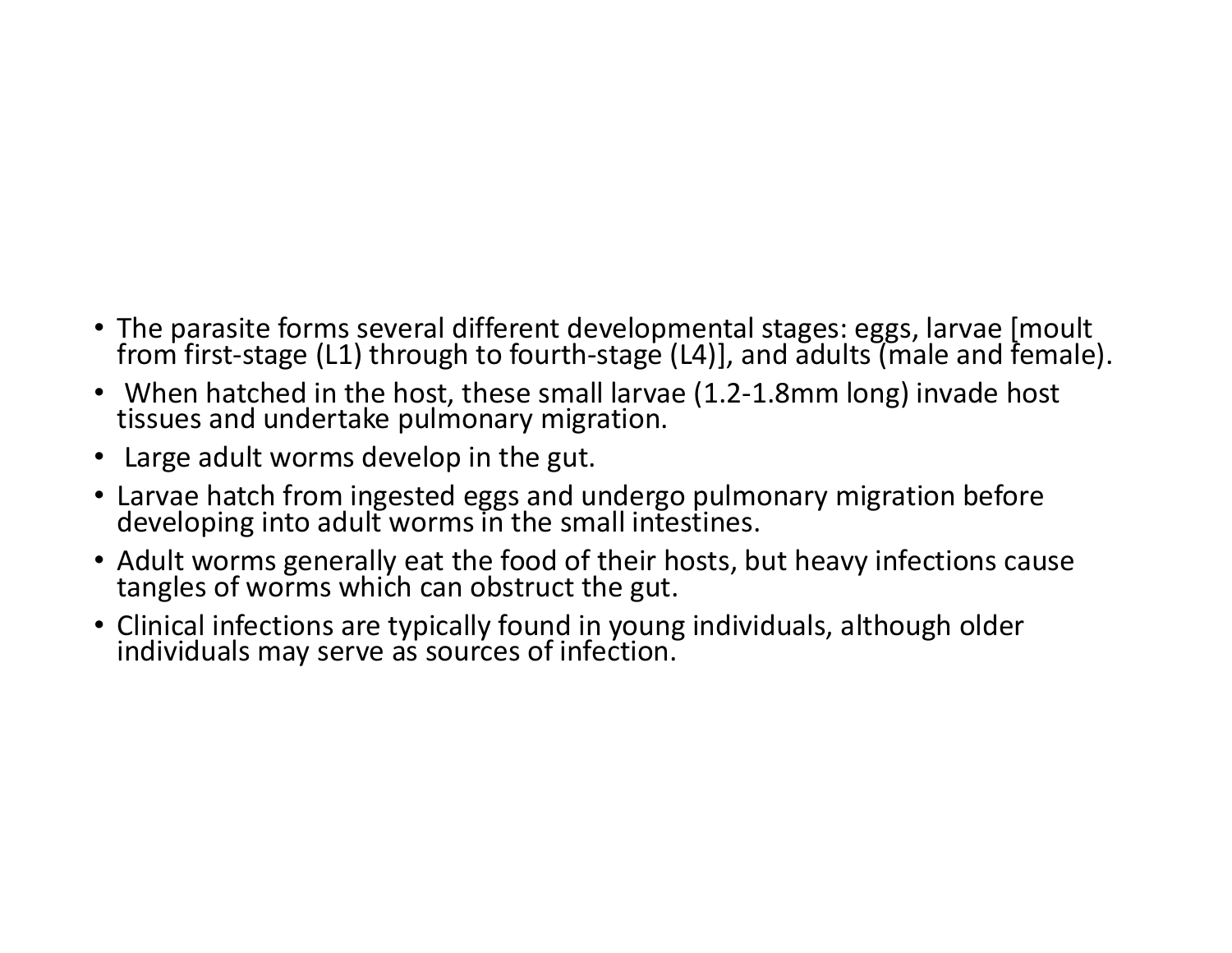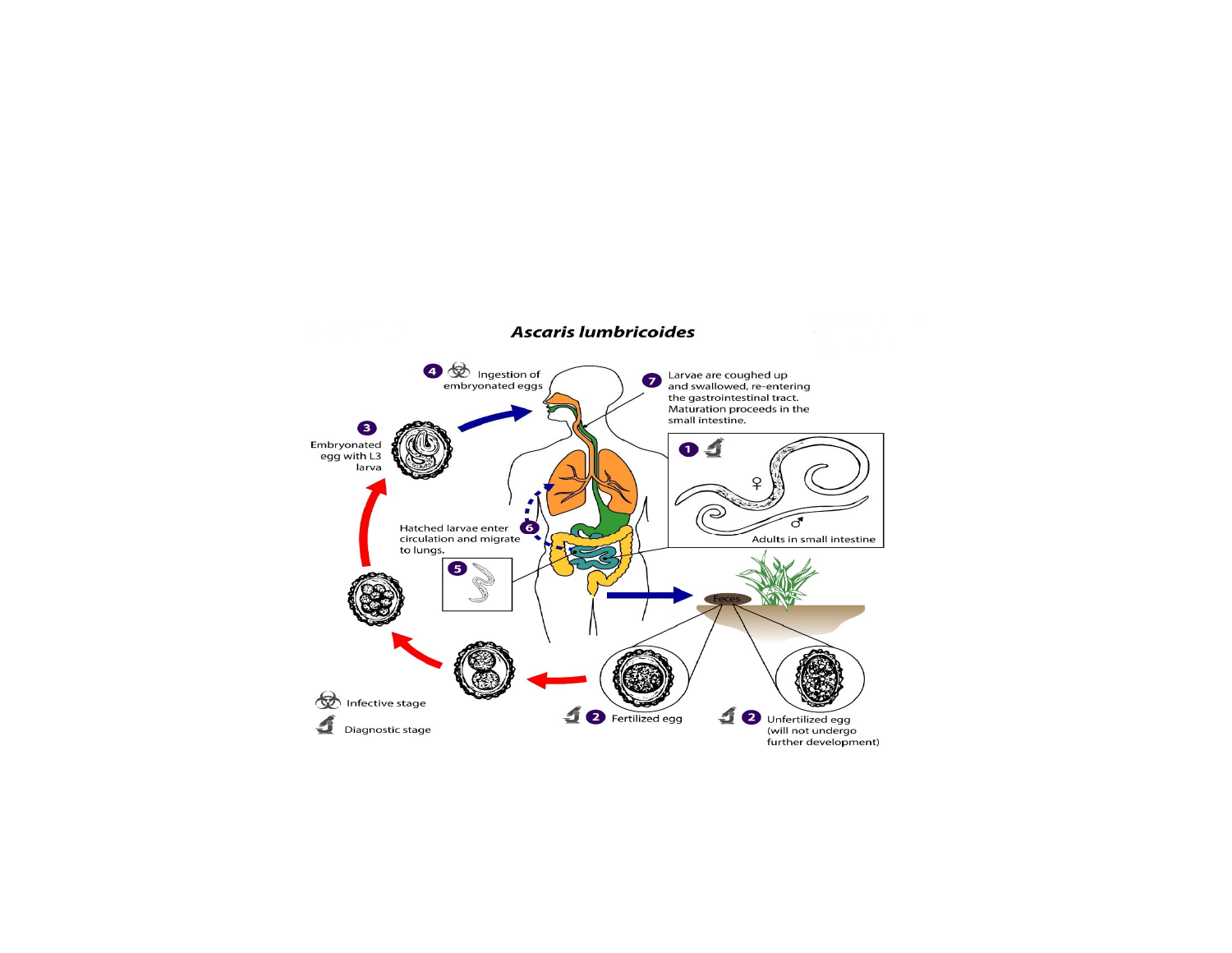# Site of infection

- Adult worms live in the lumen of the small intestine, where the females lay numerous eggs which are shed in host faeces.
- Prior to the development of adult worms, the infective larvae undertake a curious circuitous migration through the lungs, ending up in the gut from where they started.
- The larvae migrate through the gut wall into blood/lymph and are carried to the lungs where they penetrate into air spaces and move up the respiratory tree to the epiglottis where they are swallowed.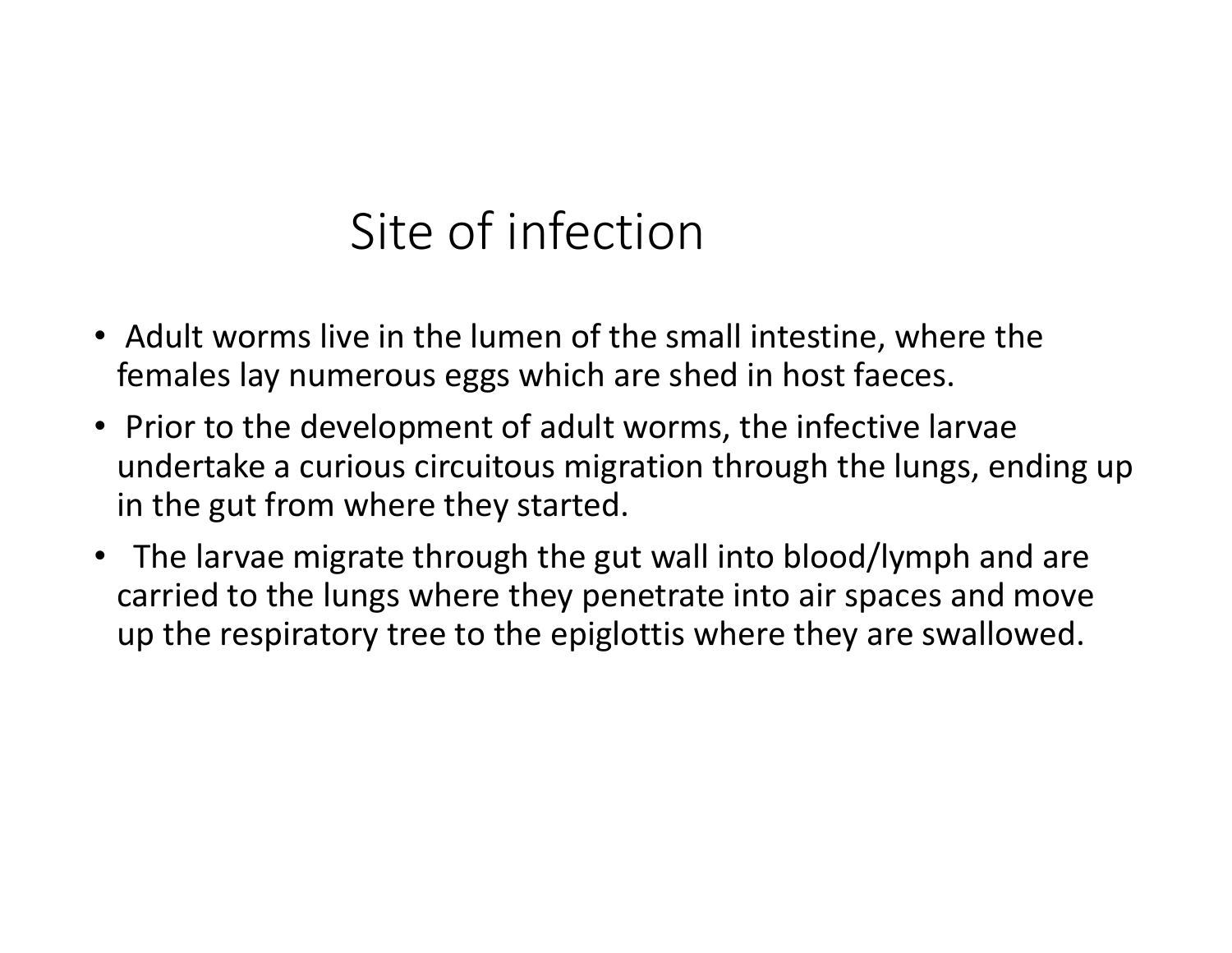## Mode of Transmission

- Infections are passed between hosts by the faecal-oral transmission of eggs containing infective larvae.
- Freshly‐excreted eggs require 9‐40 days for embryonation before they become infective. Embryonation occurs faster in warm moist soil (especially clay) and water ( $\sim$ 10 days at 30 $\rm{°C}$ ).
- The eggs are very resistant to external environmental conditions and can survive high temperatures (up to 45°C) and dry conditions (down to 6% humidity). They are also dispersed in the environment by wind, water, earthworms and insects (cockroaches).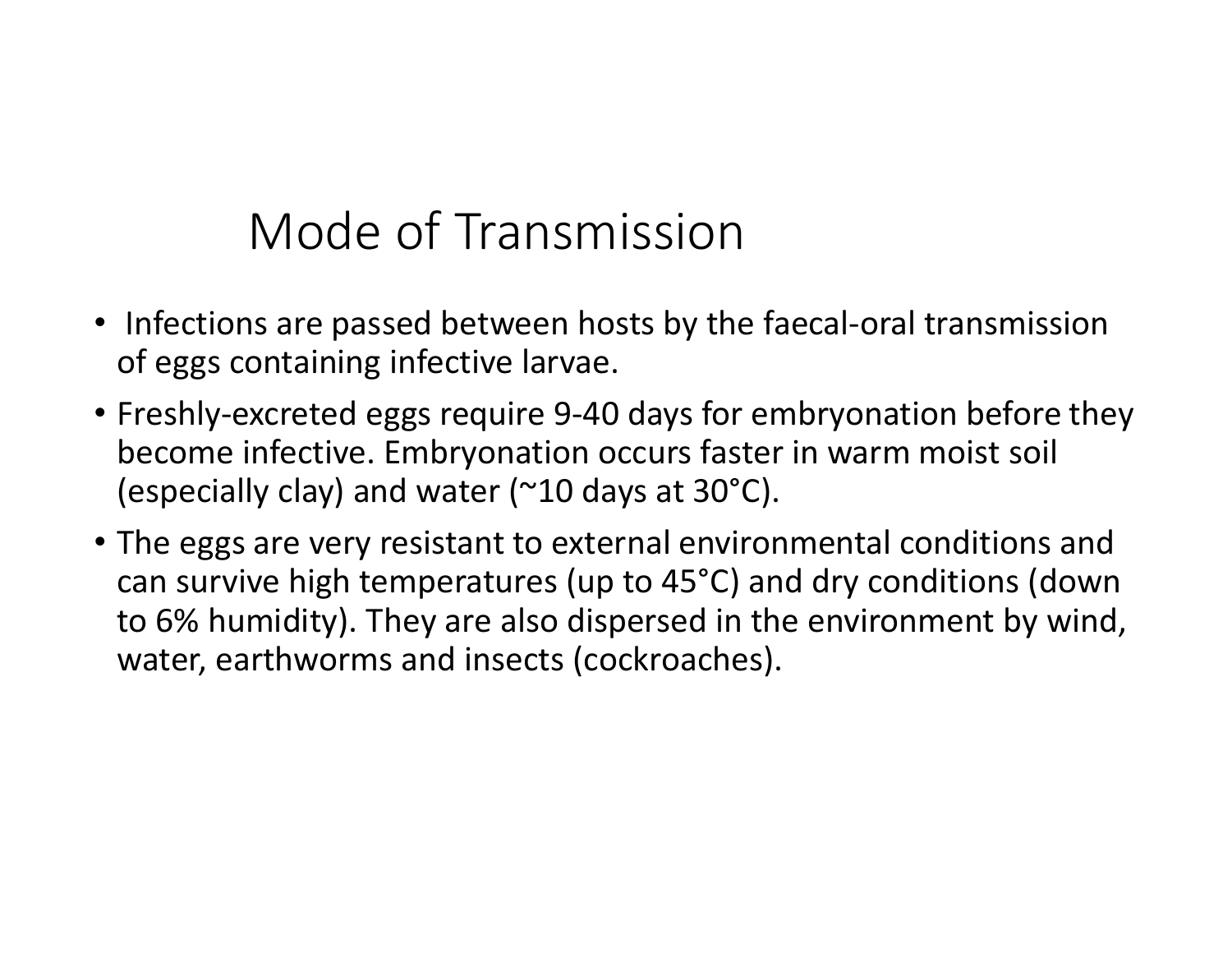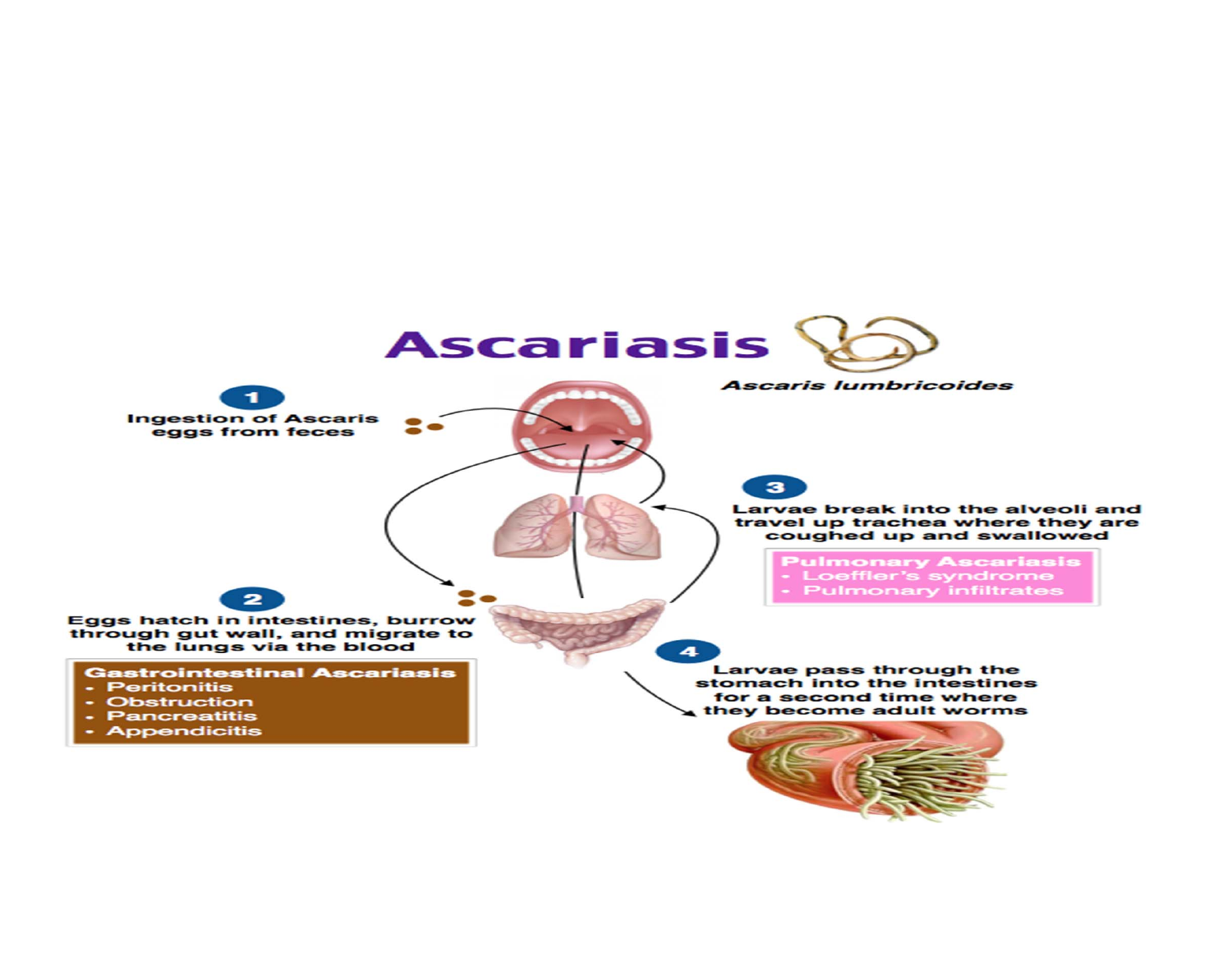### Pathogenesis

Infections by small numbers of worms may remain asymptomatic, although some individuals may develop allergic reactions (urticaria, eosinophilia).

- Adult worms developing in the gut feed on luminal content, they steal liquid nourishment from the host contributing to protein energy malnutrition and impaired carbohydrate absorption.
- Moderate-heavy infections may cause a variety of digestive disorders, poor growth and development in small children, abdominal pains, restlessness, insomnia and allergic responses (rashes, asthma).
- • worms may also occasionally wander upstream (obstructing biliary or pancreatic ducts, sometimes even being regurgitated) or downstream (infecting the appendix, or being passed in faeces).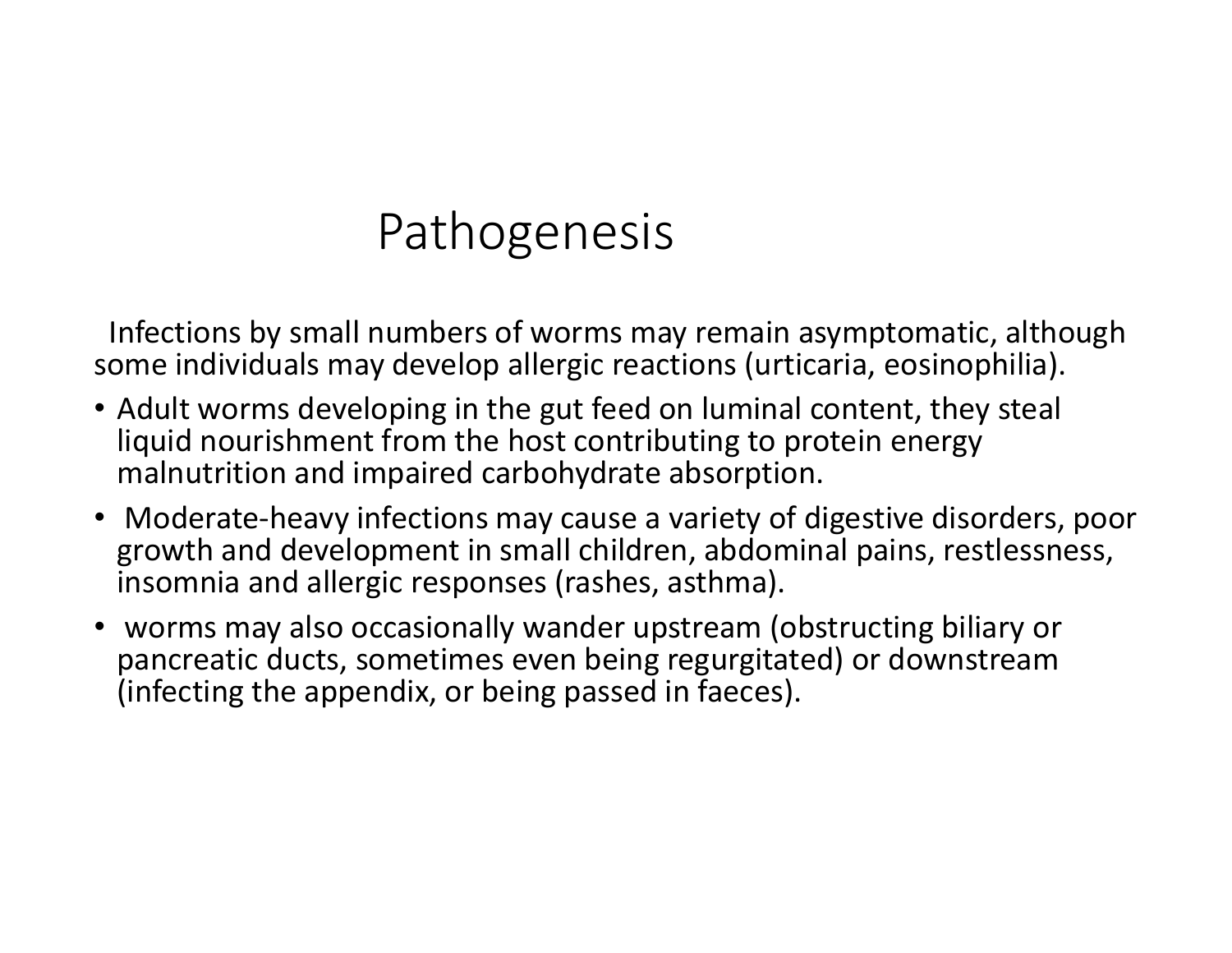#### **Diagnosis**

Established infections are diagnosed by the microscopic detection of eggs in faecal material, often using sedimentation and/or flotation concentration techniques. Imaging techniques have been used to examine gut obstructions and masses of worms appear as filling defects in X‐rays.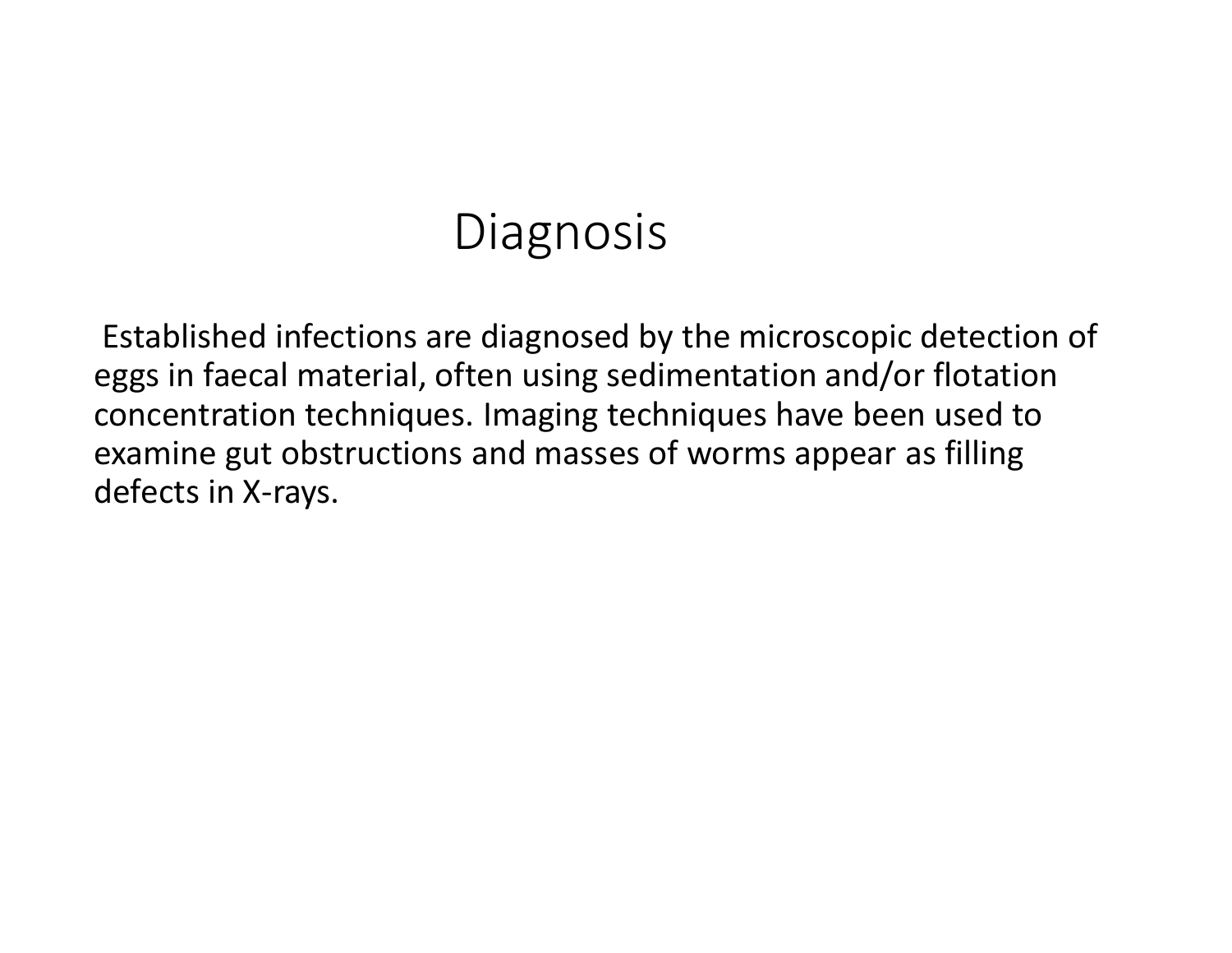## Treatment

- Various anthelmintic drugs have proven effective for the treatment of infections. Mebendazole appears to be the drug of choice, although it sometimes may cause some worms to wander.
- Suitable alternatives include pyrantel and levamisole, while albendazole has also been used.
- Once diagnosed, infections can be successfully treated.